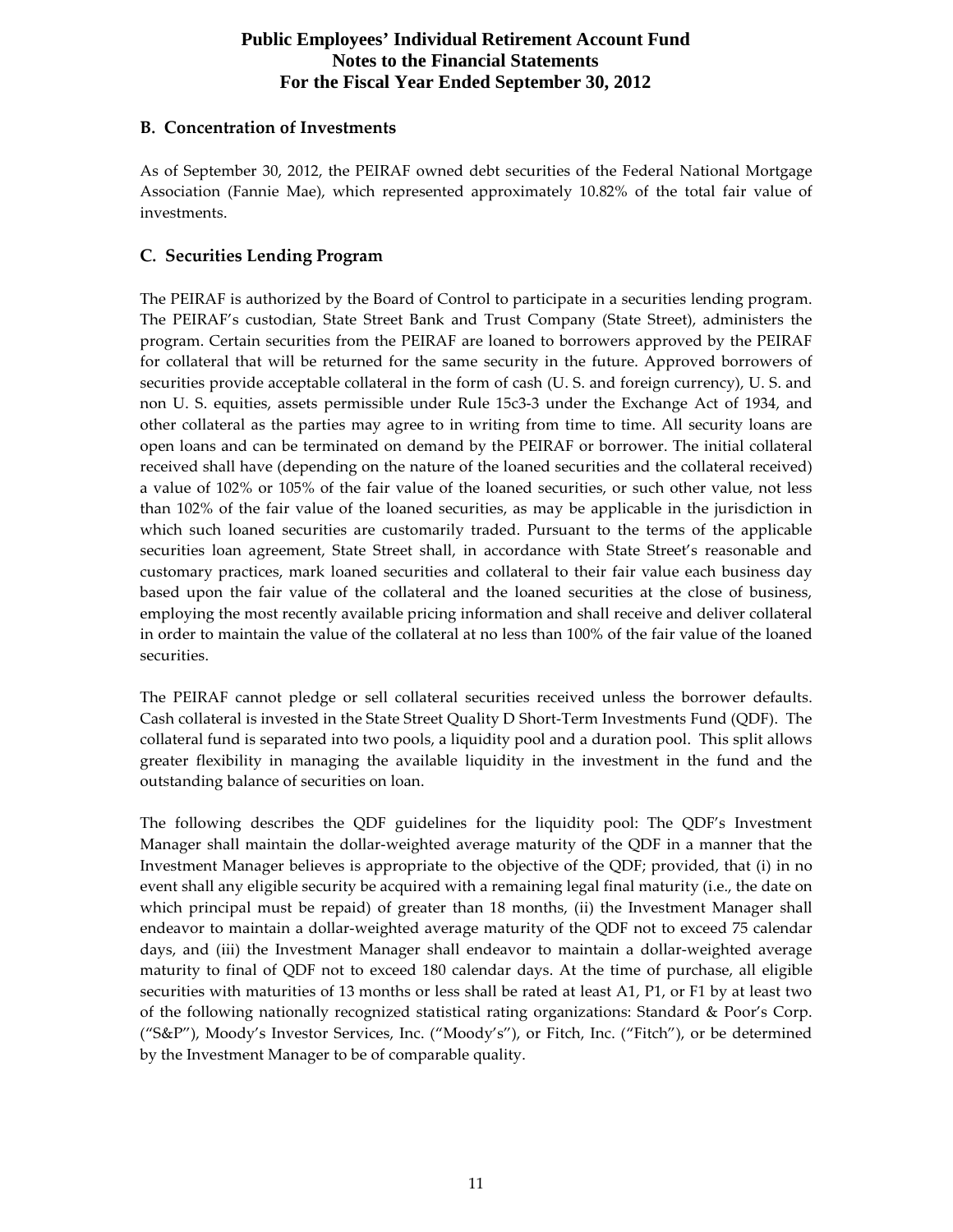# **Public Employees' Individual Retirement Account Fund Notes to the Financial Statements For the Fiscal Year Ended September 30, 2012**

#### C. Securities Lending Program, Continued

Additionally, all eligible securities with maturities in excess of 13 months shall be rated at least A, A3, or A- by at least two of the following nationally recognized statistical rating organizations: S&P, Moody's, or Fitch or be determined by the Investment Manager to be of comparable quality. The QDF may invest up to 10% of its assets at the time of purchase in commingled vehicles managed by the Trustee or its affiliates that conform to the Investment Policy Guidelines.

The following describes the QDF guidelines for the duration pool: The QDF duration pool includes all asset-backed securities (regardless of maturity) and securities of any type with a remaining maturity of 91 days or greater. Each QDF investor owns a specified percentage interest in the duration pool which is redeemable only in kind, not in cash. The QDF duration pool will not make additional investments.

As of September 30, 2012, the average term of the loans was 96 days. Cash collateral investments in the QDF are matured as needed to fulfill loan obligations. There is no direct matching of the maturities of the loans with the investments made with cash collateral.

At September 30, 2012, the fair value of the securities on loan was \$21,574,415. The fair value of the collateral pledged by the borrowers was \$22,986,942. Since the amounts owed by the PEIRAF exceeded the amounts the borrowers owed to the PEIRAF, there was no credit risk exposure as of September 30, 2012. Additionally, there were no significant violations of legal or contractual provisions, no borrower or lending agent default losses, and no recoveries of prior period losses during the fiscal year.

Investments purchased with cash collateral are held by the custodial agent, but not in the name of the PEIRAF. Securities pledged as collateral are held by the custodial agent, but not in the name of the PEIRAF. Letters of credit pledged as collateral are issued by the borrower's bank and are irrevocable. Tri party collateral is held by a third party bank in the name of the custodial agent. State Street, as custodial agent, is authorized to request a third party bank to undertake certain custodial functions in connection with holding of the collateral provided by a borrower.